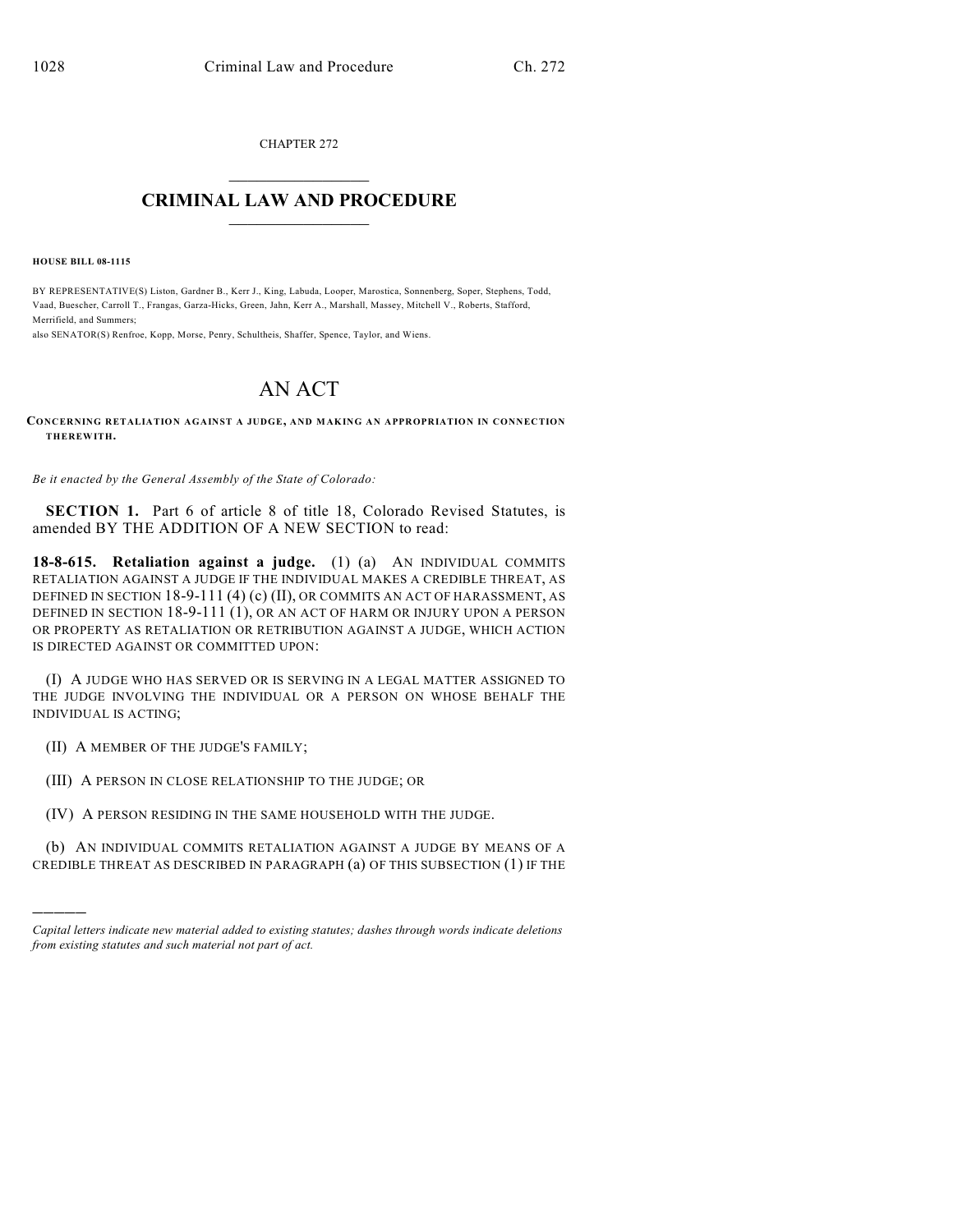INDIVIDUAL KNOWINGLY MAKES THE CREDIBLE THREAT:

(I) DIRECTLY TO THE JUDGE; OR

(II) TO ANOTHER PERSON:

(A) IF THE INDIVIDUAL INTENDED THAT THE COMMUNICATION WOULD BE RELAYED TO THE JUDGE; OR

(B) IF THE OTHER PERSON IS REQUIRED BY STATUTE OR ETHICAL RULE TO REPORT THE COMMUNICATION TO THE JUDGE.

(2) RETALIATION AGAINST A JUDGE IS A CLASS 4 FELONY.

(3) AS USED IN THIS SECTION, UNLESS THE CONTEXT OTHERWISE REQUIRES, "JUDGE" MEANS ANY JUSTICE OF THE SUPREME COURT, JUDGE OF THE COURT OF APPEALS, DISTRICT COURT JUDGE, JUVENILE COURT JUDGE, PROBATE COURT JUDGE, WATER COURT JUDGE, COUNTY COURT JUDGE, DISTRICT COURT MAGISTRATE, COUNTY COURT MAGISTRATE, MUNICIPAL JUDGE, ADMINISTRATIVE LAW JUDGE, OR UNEMPLOYMENT INSURANCE HEARING OFFICER.

**SECTION 2.** Title 17, Colorado Revised Statutes, is amended BY THE ADDITION OF A NEW ARTICLE to read:

## **ARTICLE 18 Correctional Facilities - Statutory Appropriations**

**17-18-101. Appropriation to comply with section 2-2-703 - HB 08-1115 repeal.** (1) PURSUANT TO SECTION 2-2-703, C.R.S., THE FOLLOWING STATUTORY APPROPRIATIONS, OR SO MUCH THEREOF AS MAY BE NECESSARY, ARE MADE IN ORDER TO IMPLEMENT HOUSE BILL 08-1115, ENACTED AT THE SECOND REGULAR SESSION OF THE SIXTY-SIXTH GENERAL ASSEMBLY:

(a) FOR THE FISCAL YEAR BEGINNING JULY 1, 2008, IN ADDITION TO ANY OTHER APPROPRIATION, THERE IS HEREBY APPROPRIATED FROM THE CAPITAL CONSTRUCTION FUND CREATED IN SECTION 24-75-302,C.R.S., TO THE CORRECTIONS EXPANSION RESERVE FUND CREATED IN SECTION 17-1-116, C.R.S., THE SUM OF ONE HUNDRED TWENTY-FIVE THOUSAND ONE HUNDRED SIXTY-FIVE DOLLARS (\$125,165).

(b) FOR THE FISCAL YEAR BEGINNING JULY 1, 2009, IN ADDITION TO ANY OTHER APPROPRIATION, THERE IS HEREBY APPROPRIATED TO THE DEPARTMENT OF CORRECTIONS, OUT OF ANY MONEYS IN THE GENERAL FUND NOT OTHERWISE APPROPRIATED, THE SUM OF TWENTY-EIGHT THOUSAND SEVEN HUNDRED FIFTY-EIGHT DOLLARS (\$28,758).

(c) (I) FOR THE FISCAL YEAR BEGINNING JULY 1, 2010, IN ADDITION TO ANY OTHER APPROPRIATION, THERE IS HEREBY APPROPRIATED, FROM THE CAPITAL CONSTRUCTION FUND CREATED IN SECTION 24-75-302,C.R.S., TO THE CORRECTIONS EXPANSION RESERVE FUND CREATED IN SECTION 17-1-116, C.R.S., THE SUM OF ONE HUNDRED TWELVE THOUSAND SIX HUNDRED FORTY-NINE DOLLARS (\$112,649).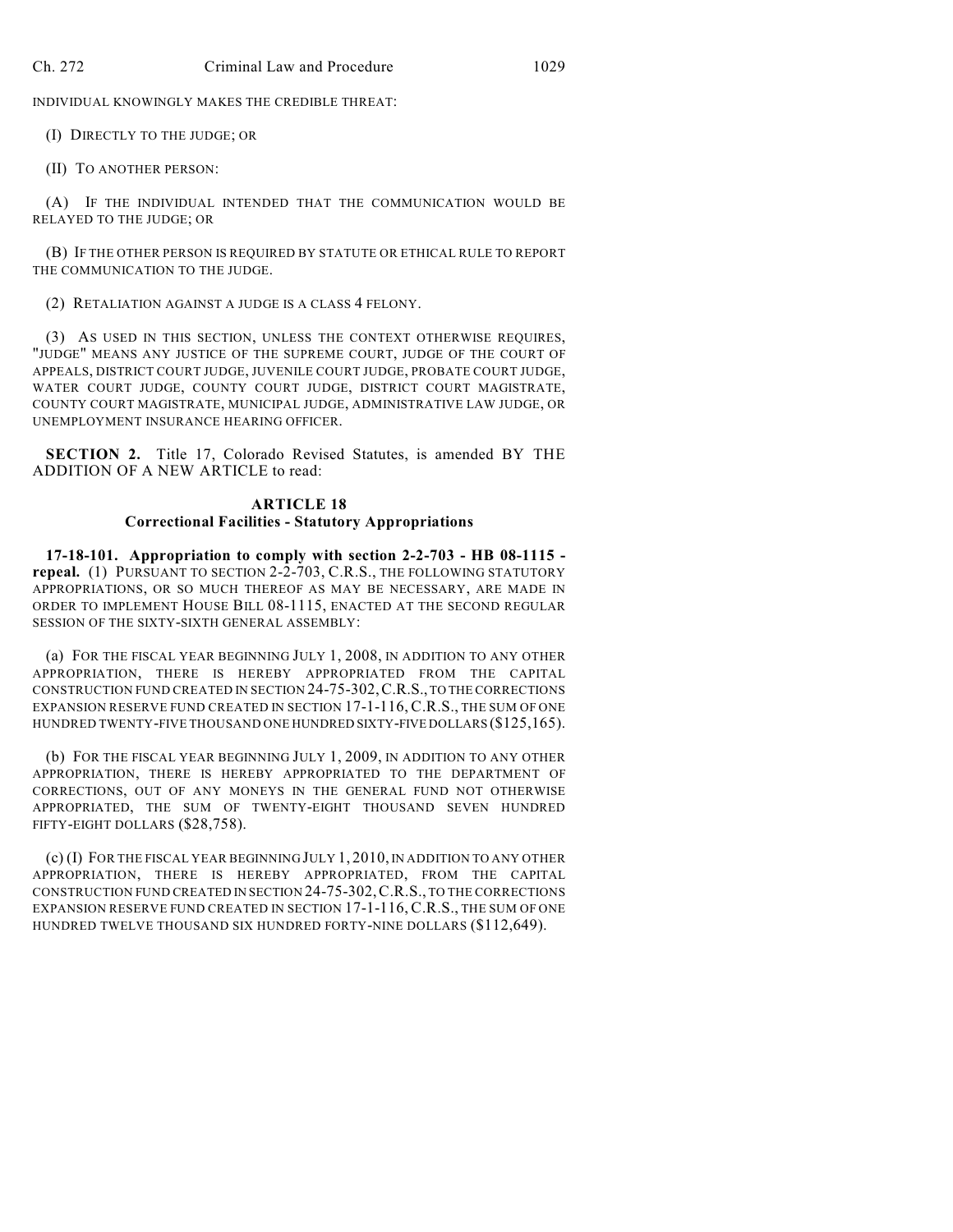(II) FOR THE FISCAL YEAR BEGINNING JULY 1, 2010, IN ADDITION TO ANY OTHER APPROPRIATION, THERE IS HEREBY APPROPRIATED TO THE DEPARTMENT OF CORRECTIONS, OUT OF ANY MONEYS IN THE GENERAL FUND NOT OTHERWISE APPROPRIATED, THE SUM OF TWENTY-EIGHT THOUSAND SEVEN HUNDRED FIFTY-EIGHT DOLLARS (\$28,758).

(d) FOR THE FISCAL YEAR BEGINNING JULY 1, 2011, IN ADDITION TO ANY OTHER APPROPRIATION, THERE IS HEREBY APPROPRIATED TO THE DEPARTMENT OF CORRECTIONS, OUT OF ANY MONEYS IN THE GENERAL FUND NOT OTHERWISE APPROPRIATED, THE SUM OF FIFTY-FOUR THOUSAND SIX HUNDRED FORTY DOLLARS (\$54,640).

(e) (I) FOR THE FISCAL YEAR BEGINNING JULY 1, 2012, IN ADDITION TO ANY OTHER APPROPRIATION, THERE IS HEREBY APPROPRIATED, FROM THE CAPITAL CONSTRUCTION FUND CREATED IN SECTION 24-75-302,C.R.S., TO THE CORRECTIONS EXPANSION RESERVE FUND CREATED IN SECTION 17-1-116, C.R.S., THE SUM OF ONE HUNDRED TWELVE THOUSAND SIX HUNDRED FORTY-NINE DOLLARS (\$112,649).

(II) FOR THE FISCAL YEAR BEGINNING JULY 1, 2012, IN ADDITION TO ANY OTHER APPROPRIATION, THERE IS HEREBY APPROPRIATED TO THE DEPARTMENT OF CORRECTIONS, OUT OF ANY MONEYS IN THE GENERAL FUND NOT OTHERWISE APPROPRIATED, THE SUM OF TWENTY-EIGHT THOUSAND SEVEN HUNDRED FIFTY-EIGHT DOLLARS (\$28,758).

(2) THIS SECTION IS REPEALED, EFFECTIVE JULY 1, 2013.

**SECTION 3.** The introductory portion to 24-75-302 (2) and 24-75-302 (2) (u), (2) (v), (2) (w), and (2) (x), Colorado Revised Statutes, are amended, and the said 24-75-302 (2) is further amended BY THE ADDITION OF A NEW PARAGRAPH, to read:

**24-75-302. Capital construction fund - capital assessment fees - calculation.** (2) As of July 1, 1988, and July 1 of each year thereafter through July 1,  $\frac{2010}{2010}$ 2012, a sum as specified in this subsection (2) shall accrue to the capital construction fund. The state treasurer and the controller shall transfer such sum out of the general fund and into the capital construction fund as moneys become available in the general fund during the fiscal year beginning on said July 1. Transfers between funds pursuant to this subsection (2) shall not be deemed to be appropriations subject to the limitations of section 24-75-201.1. The amount that shall accrue pursuant to this subsection (2) shall be as follows:

(u) On July 1, 2008, sixty-nine thousand four hundred sixty-seven dollars pursuant to H.B. 04-1021, enacted at the second regular session of the sixty-fourth general assembly; plus three hundred ninety-two thousand three hundred seventy-three dollars pursuant to S.B. 06-206, enacted at the second regular session of the sixty-fifth general assembly; plus three hundred ninety-two thousand three hundred seventy-three dollars pursuant to S.B. 06-207, enacted at the second regular session of the sixty-fifth general assembly; plus four hundred sixty-two thousand one hundred twenty-eight dollars pursuant to H.B. 06-1326, enacted at the second regular session of the sixty-fifth general assembly; plus twenty-six thousand one hundred fifty-eight dollars pursuant to H.B. 06-1145, enacted at the second regular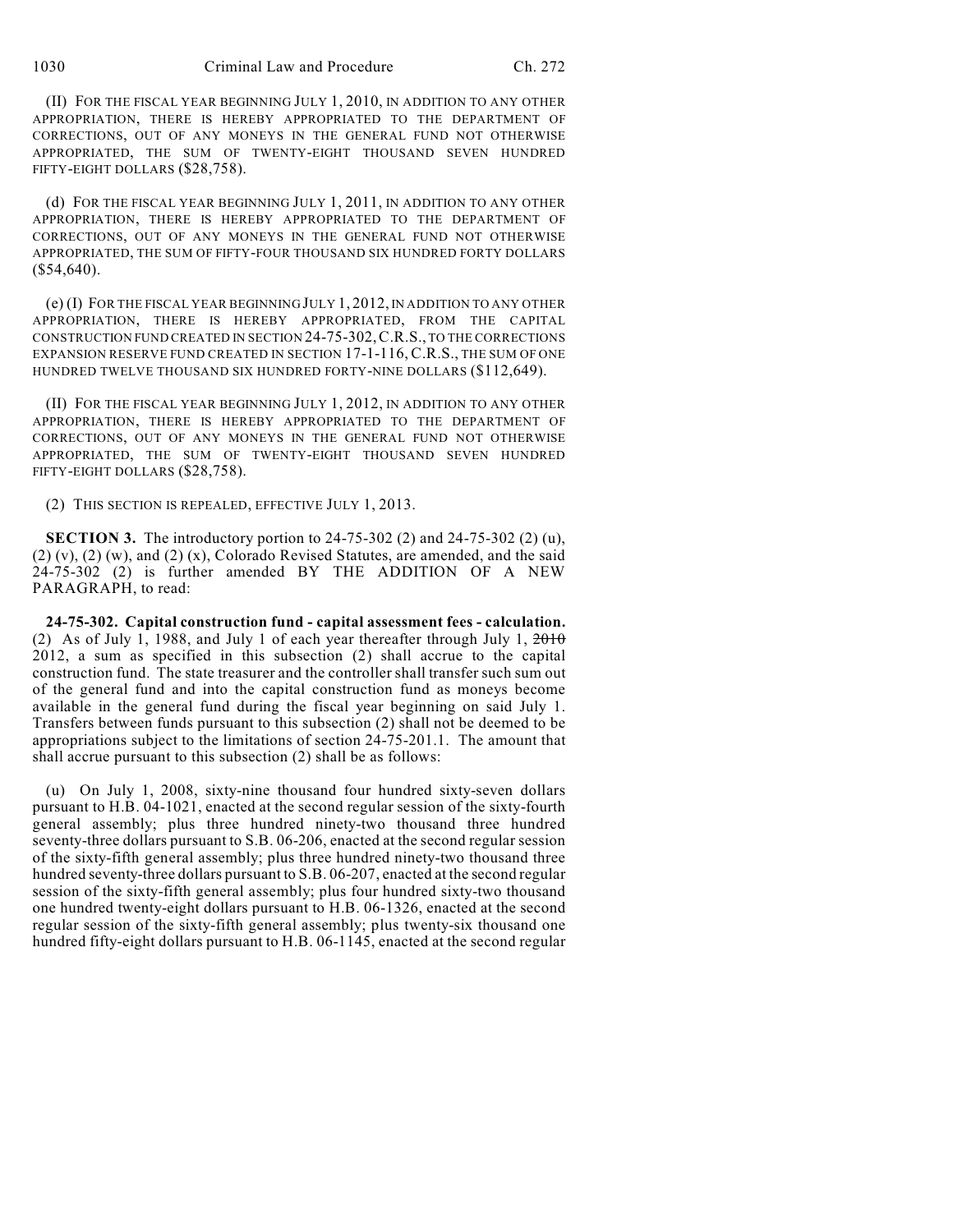session of the sixty-fifth general assembly; plus five hundred twenty-three thousand one hundred sixty-four dollars pursuant to H.B. 06-1011, enacted at the second regular session of the sixty-fifth general assembly; plus sixty-nine thousand seven hundred fifty-five dollars pursuant to S.B. 06S-004, enacted at the first extraordinary session of the sixty-fifth general assembly; plus three hundred twenty-five thousand four hundred twenty-nine dollars pursuant to S.B. 07-096, enacted at the first regular session of the sixty-sixth general assembly; plus one hundred fifty thousand one hundred ninety-eight dollars pursuant to H.B. 07-1326, enacted at the first regular session of the sixty-sixth general assembly; PLUS ONE HUNDRED TWENTY-FIVE THOUSAND ONE HUNDRED SIXTY-FIVE DOLLARS PURSUANT TO H.B. 08-1115, ENACTED AT THE SECOND REGULAR SESSION OF THE SIXTY-SIXTH GENERAL ASSEMBLY;

(v) On July 1, 2009, five hundred twenty-three thousand one hundred sixty-four dollars pursuant to S.B. 06-206, enacted at the second regular session of the sixty-fifth general assembly; plus five hundred twenty-three thousand one hundred sixty-four dollars pursuant to S.B. 06-207, enacted at the second regular session of the sixty-fifth general assembly; plus forty-three thousand five hundred ninety-seven dollars pursuant to H.B. 06-1145, enacted at the second regular session of the sixty-fifth general assembly; plus five hundred twenty-three thousand one hundred sixty-four dollars pursuant to H.B. 06-1011, enacted at the second regular session of the sixty-fifth general assembly; plus one hundred fifty thousand one hundred ninety-eight dollars pursuant to S.B. 07-096, enacted at the first regular session of the sixty-sixth general assembly; plus seventy-five thousand ninety-nine dollars pursuant to H.B. 07-1326, enacted at the first regular session of the sixty-sixth general assembly;

(w) On July 1, 2010, five hundred twenty-three thousand one hundred sixty-four dollars pursuant to S.B. 06-206, enacted at the second regular session of the sixty-fifth general assembly; plus five hundred twenty-three thousand one hundred sixty-four dollars pursuant to S.B. 06-207, enacted at the second regular session of the sixty-fifth general assembly; plus forty-three thousand five hundred ninety-seven dollars pursuant to H.B. 06-1145, enacted at the second regular session of the sixty-fifth general assembly; plus five hundred twenty-three thousand one hundred sixty-four dollars pursuant to H.B. 06-1011, enacted at the second regular session of the sixty-fifth general assembly; plus sixty-nine thousand seven hundred fifty-five dollars pursuant to S.B. 06S-004, enacted at the first extraordinary session of the sixty-fifth general assembly; plus seven hundred fifty thousand nine hundred ninety dollars pursuant to S.B. 07-096, enacted at the first regular session of the sixty-sixth general assembly; PLUS ONE HUNDRED TWELVE THOUSAND SIX HUNDRED FORTY-NINE DOLLARS PURSUANT TO H.B. 08-1115, ENACTED AT THE SECOND REGULAR SESSION OF THE SIXTY-SIXTH GENERAL ASSEMBLY;

(x) On July 1, 2011, seven hundred fifty thousand nine hundred ninety dollars pursuant to S.B. 07-096, enacted at the first regular session of the sixty-sixth general assembly;

(y) ON JULY 1, 2012, ONE HUNDRED TWELVE THOUSAND SIX HUNDRED FORTY-NINE DOLLARS PURSUANT TO H.B. 08-1115, ENACTED AT THE SECOND REGULAR SESSION OF THE SIXTY-SIXTH GENERAL ASSEMBLY.